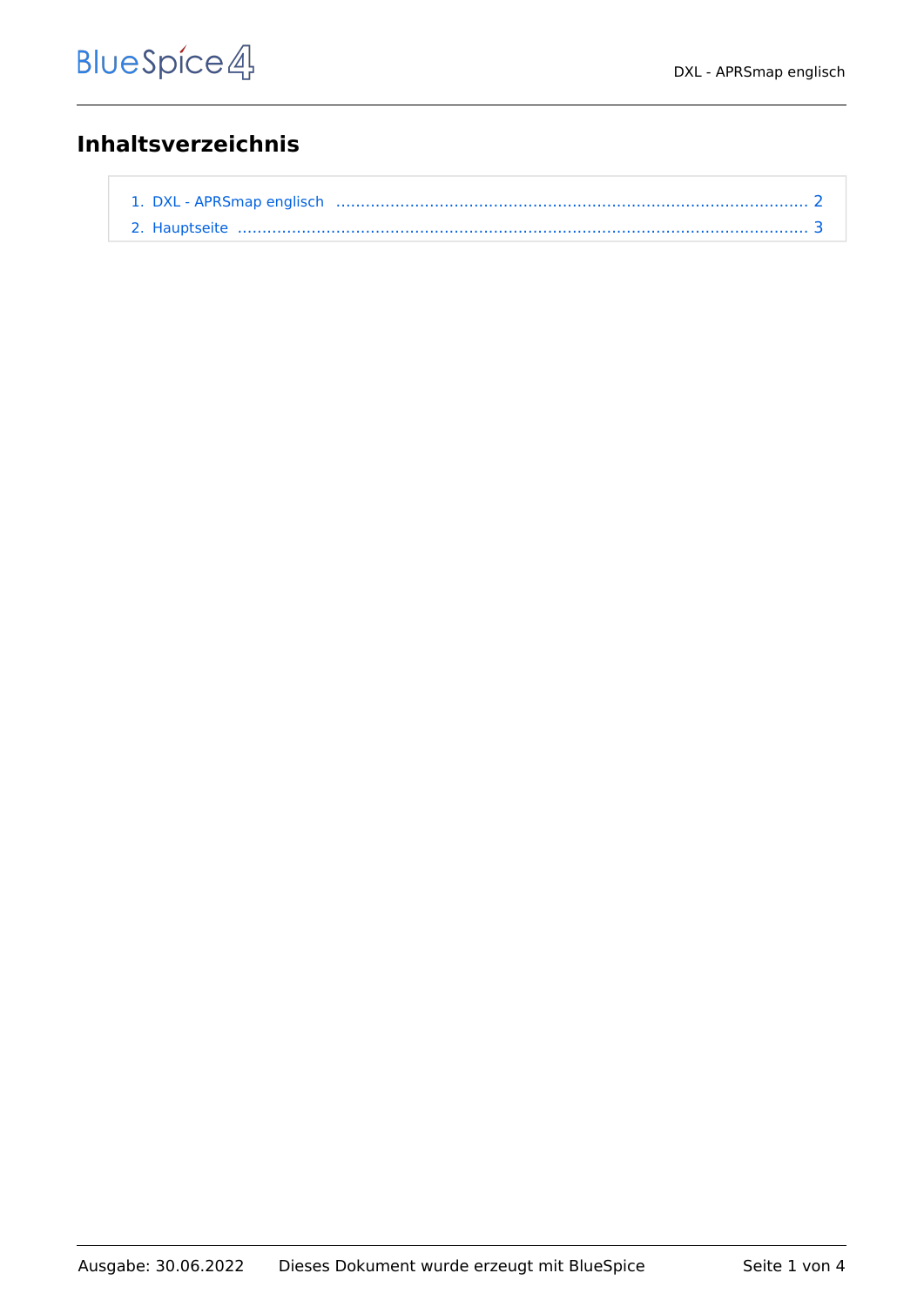## <span id="page-1-0"></span>**DXL - APRSmap englisch**

Das Inhaltsformat pdf wird vom Inhaltsmodell Wikitext nicht unterstützt.

Zurück zur Seite [Hauptseite.](#page-2-0)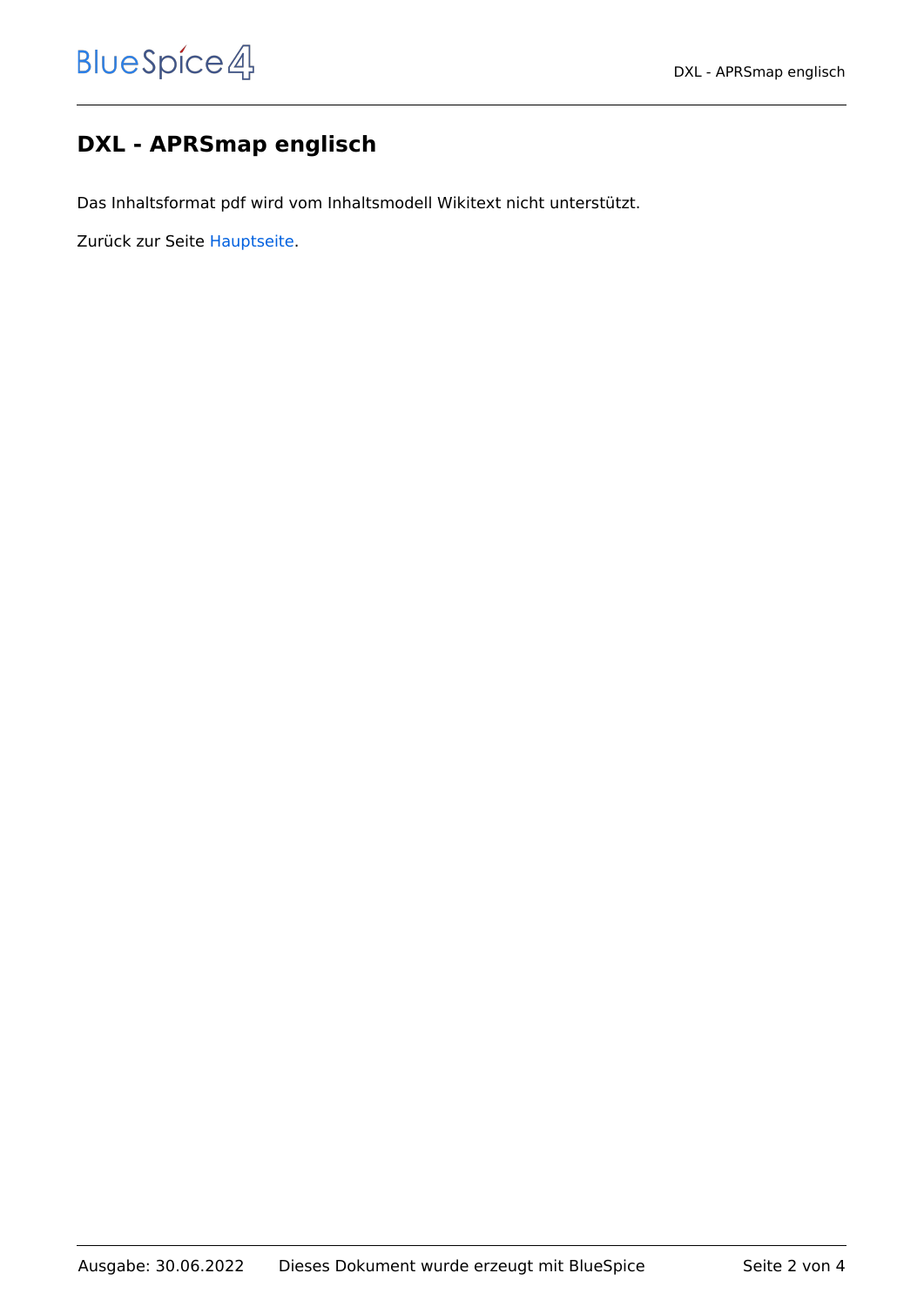## <span id="page-2-0"></span>**Quelltext der Seite Hauptseite**

Sie sind nicht berechtigt, die Seite zu bearbeiten. Gründe:

- Die Aktion, welche Sie beantragt haben, ist auf Benutzer beschränkt, welche einer der Gruppen ["Administratoren](https://wiki.oevsv.at/w/index.php?title=Project:Administratoren&action=view), [Sichter,](https://wiki.oevsv.at/w/index.php?title=Project:Sichter&action=view) [Prüfer"](https://wiki.oevsv.at/w/index.php?title=Project:Pr%C3%BCfer&action=view) angehören.
- Die Aktion, welche Sie beantragt haben, ist auf Benutzer beschränkt, welche der Gruppe "editor" angehören.
- Diese Seite wurde geschützt, um Bearbeitungen sowie andere Aktionen zu verhindern.

Sie können den Quelltext dieser Seite betrachten und kopieren.